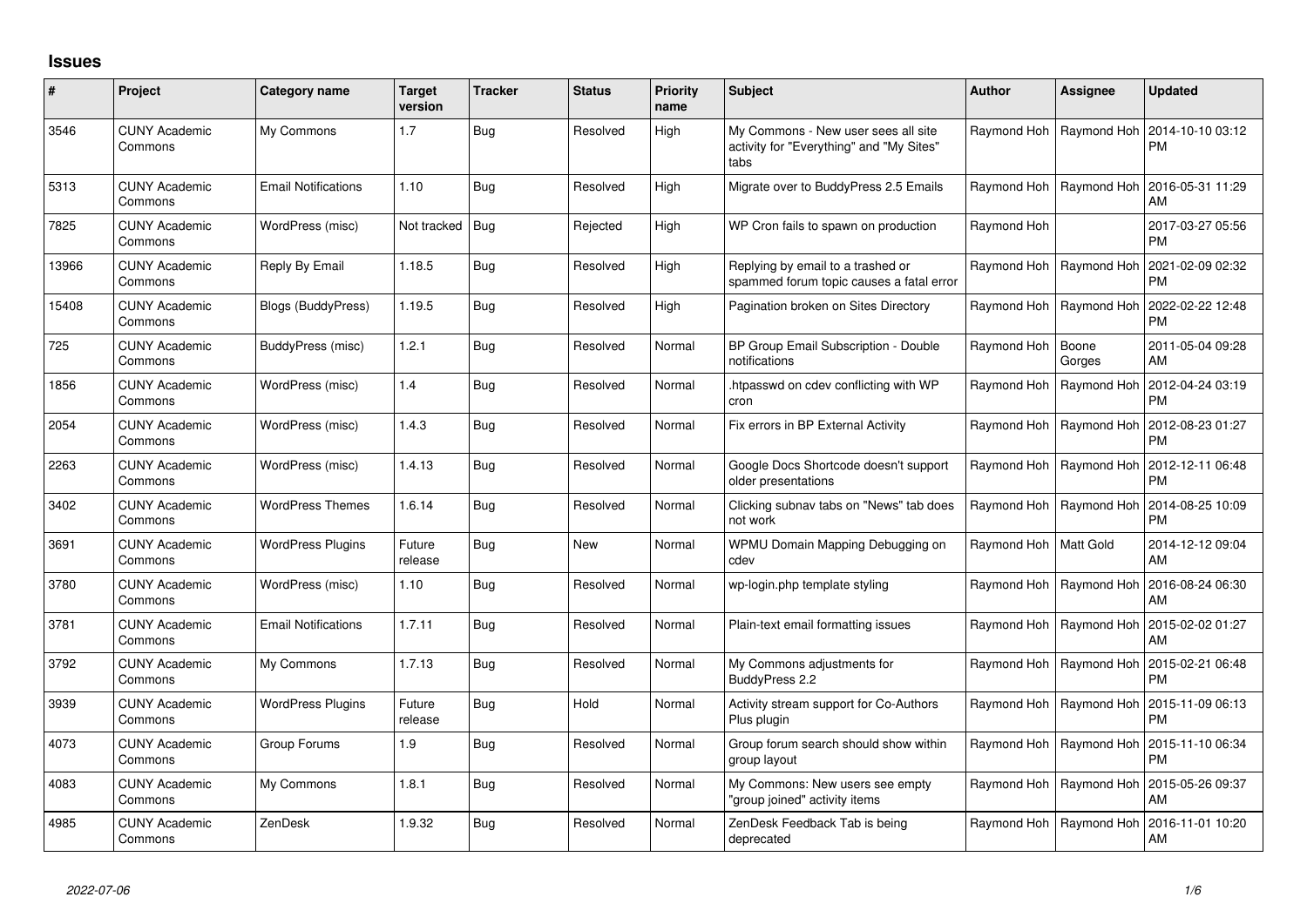| #     | Project                         | Category name              | <b>Target</b><br>version | <b>Tracker</b> | <b>Status</b> | <b>Priority</b><br>name | Subject                                                                                              | <b>Author</b>             | <b>Assignee</b>           | <b>Updated</b>                |
|-------|---------------------------------|----------------------------|--------------------------|----------------|---------------|-------------------------|------------------------------------------------------------------------------------------------------|---------------------------|---------------------------|-------------------------------|
| 5257  | <b>CUNY Academic</b><br>Commons | Social Paper               | 1.9.9                    | <b>Bug</b>     | Resolved      | Normal                  | Social Paper: Comment indicator<br>disappears after adding a comment to a<br>paragraph with no count |                           | Raymond Hoh   Raymond Hoh | 2016-02-25 03:07<br><b>PM</b> |
| 5652  | <b>CUNY Academic</b><br>Commons | <b>Email Notifications</b> | 1.10                     | Bug            | Resolved      | Normal                  | BP Email - Multiple Forum Post email<br>doesn't show content                                         |                           | Raymond Hoh   Raymond Hoh | 2016-06-27 04:14<br><b>PM</b> |
| 5836  | <b>CUNY Academic</b><br>Commons | Upgrades                   | 1.9.22                   | Bug            | Resolved      | Normal                  | Memcached caching strategy on new<br>server                                                          |                           | Raymond Hoh   Raymond Hoh | 2016-07-26 01:45<br><b>PM</b> |
| 5850  | <b>CUNY Academic</b><br>Commons | Server                     | 1.9.22                   | Bug            | Resolved      | Normal                  | New server -<br>\$_SERVER['REMOTE_ADDR'] using<br>private IP instead of user IP                      | Raymond Hoh   Raymond Hoh |                           | 2016-07-29 02:42<br>PM        |
| 5975  | <b>CUNY Academic</b><br>Commons | <b>WordPress Plugins</b>   | 1.11                     | Bug            | Resolved      | Normal                  | Audit all mail plugins on the Commons                                                                | Raymond Hoh               | Daniel Jones              | 2016-12-13 08:57<br><b>PM</b> |
| 6043  | <b>CUNY Academic</b><br>Commons | <b>Email Notifications</b> | 1.9.28                   | Bug            | Resolved      | Normal                  | Emails should not be sent to<br>noreply@commons.gc.cuny.edu                                          | Raymond Hoh   Raymond Hoh |                           | 2016-09-19 05:33<br><b>PM</b> |
| 7217  | <b>CUNY Academic</b><br>Commons | Events                     | 1.10.6                   | Bug            | Resolved      | Normal                  | BP Event Organiser issues with WP 4.7<br>and Shortcake                                               | Raymond Hoh   Raymond Hoh |                           | 2016-12-21 11:57<br><b>PM</b> |
| 7815  | <b>CUNY Academic</b><br>Commons | Reply By Email             | 1.10.14                  | Bug            | Resolved      | Normal                  | RBE "Connect" button hangs                                                                           | Raymond Hoh   Raymond Hoh |                           | 2017-03-21 12:59<br><b>PM</b> |
| 8000  | <b>CUNY Academic</b><br>Commons | Reply By Email             | 1.10.17                  | Bug            | Resolved      | Normal                  | Issues with RBE email sent date                                                                      | Raymond Hoh   Raymond Hoh |                           | 2017-04-20 10:32<br><b>PM</b> |
| 9011  | <b>CUNY Academic</b><br>Commons | My Commons                 | 1.12.6                   | Bug            | Resolved      | Normal                  | My Commons - Fix "About My Commons"<br>link                                                          | Raymond Hoh   Raymond Hoh |                           | 2018-01-09 11:13<br>AM        |
| 9066  | <b>CUNY Academic</b><br>Commons | Reply By Email             | 1.12.6                   | Bug            | Resolved      | Normal                  | RBE error email not firing for new topics<br>when attachment is too large                            | Raymond Hoh   Raymond Hoh |                           | 2018-01-08 04:49<br><b>PM</b> |
| 9177  | <b>CUNY Academic</b><br>Commons | Social Paper               | 1.12.8                   | Bug            | Resolved      | Normal                  | Social Paper directory not showing any<br>papers                                                     | Raymond Hoh               | Raymond Hoh               | 2018-02-13 01:10<br><b>PM</b> |
| 9202  | <b>CUNY Academic</b><br>Commons | Reply By Email             | 1.12.8                   | <b>Bug</b>     | Resolved      | Normal                  | Attachment error emails missing topic<br>name                                                        | Raymond Hoh   Raymond Hoh |                           | 2018-02-13 10:49<br>AM        |
| 9203  | <b>CUNY Academic</b><br>Commons | Events                     | 1.12.8                   | Bug            | Resolved      | Normal                  | Filters on the "My Events > Calendar"<br>page no longer display                                      | Raymond Hoh               | Boone<br>Gorges           | 2018-02-12 09:40<br><b>PM</b> |
| 9486  | <b>CUNY Academic</b><br>Commons | Group Forums               | 1.12.11                  | Bug            | Resolved      | Normal                  | Revision logs show up when quoting a full<br>forum post                                              | Raymond Hoh   Raymond Hoh |                           | 2018-03-27 12:49<br><b>PM</b> |
| 9639  | <b>CUNY Academic</b><br>Commons | commonsinabox.org          | Not tracked   Bug        |                | Resolved      | Normal                  | Users having problems posting to the<br><b>rorums</b>                                                | Raymond Hoh   Boone       | Gorges                    | 2018-04-20 11:37<br>AM        |
| 9810  | <b>CUNY Academic</b><br>Commons | <b>WordPress Plugins</b>   | 1.13.2                   | <b>Bug</b>     | Resolved      | Normal                  | Yoast SEO doesn't support the Guest<br>Authors feature of Co-Authors Plus                            | Raymond Hoh   Raymond Hoh |                           | 2018-05-22 11:56<br>AM        |
| 10564 | <b>CUNY Academic</b><br>Commons | <b>WordPress Plugins</b>   | 1.14.1                   | <b>Bug</b>     | Resolved      | Normal                  | PHP 7.2 Incompatibility Problems                                                                     |                           | Raymond Hoh   Raymond Hoh | 2018-11-19 10:06<br>AM        |
| 11013 | NYCDH Community<br>Site         |                            |                          | <b>Bug</b>     | Resolved      | Normal                  | Convert subdomain install to subdirectory<br>install                                                 | Raymond Hoh   Raymond Hoh |                           | 2019-05-21 11:07<br>AM        |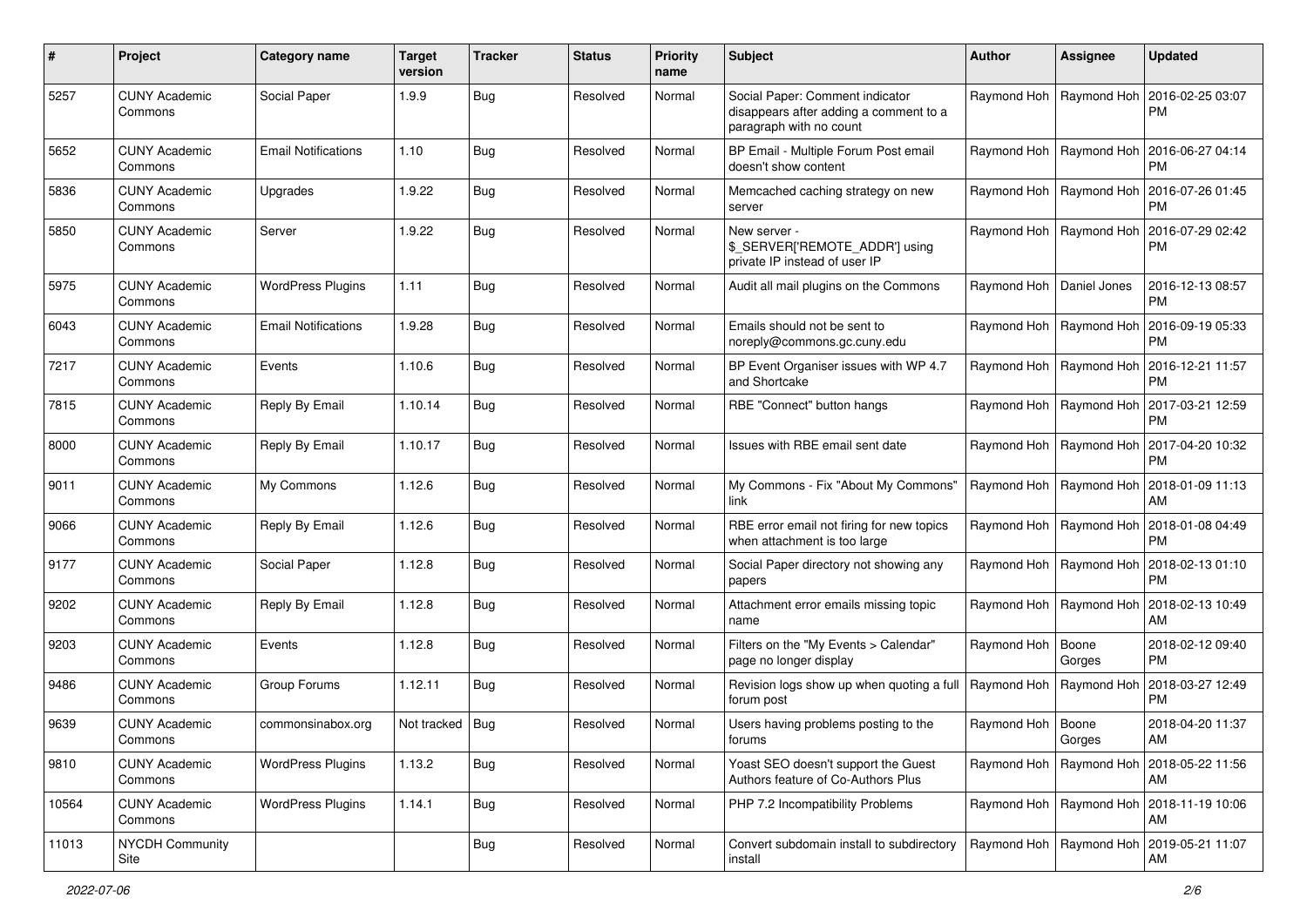| #     | Project                         | <b>Category name</b>           | <b>Target</b><br>version | <b>Tracker</b> | <b>Status</b> | <b>Priority</b><br>name | <b>Subject</b>                                                                                       | <b>Author</b>             | <b>Assignee</b>           | <b>Updated</b>                                            |
|-------|---------------------------------|--------------------------------|--------------------------|----------------|---------------|-------------------------|------------------------------------------------------------------------------------------------------|---------------------------|---------------------------|-----------------------------------------------------------|
| 11083 | <b>CUNY Academic</b><br>Commons | BuddyPress (misc)              | 1.14.6                   | Bug            | Resolved      | Normal                  | "My Settings > Export Data" page is blank                                                            | Raymond Hoh               | Raymond Hoh               | 2019-02-12 12:08<br><b>PM</b>                             |
| 11164 | <b>CUNY Academic</b><br>Commons | Spam/Spam<br>Prevention        | 1.14.7                   | Bug            | Resolved      | Normal                  | Anonymous blog comments are empty                                                                    | Raymond Hoh   Raymond Hoh |                           | 2019-02-26 02:04<br><b>PM</b>                             |
| 11243 | <b>CUNY Academic</b><br>Commons | BuddyPress (misc)              | Future<br>release        | Bug            | New           | Normal                  | Audit bp-custom.php                                                                                  | Raymond Hoh               | Raymond Hoh               | 2022-04-26 11:59<br>AM                                    |
| 11297 | <b>CUNY Academic</b><br>Commons | WordPress (misc)               | 1.14.11                  | Bug            | Resolved      | Normal                  | Two versions of the same plugin and<br>theme exist                                                   | Raymond Hoh               | Boone<br>Gorges           | 2019-04-23 10:44<br>AM                                    |
| 11335 | <b>CUNY Academic</b><br>Commons | <b>WordPress Plugins</b>       | 1.15                     | Bug            | Resolved      | Normal                  | Add mobile responsive styles for Creative<br>Commons license popup                                   | Raymond Hoh               | Raymond Hoh               | 2019-04-16 02:21<br><b>PM</b>                             |
| 11855 | <b>CUNY Academic</b><br>Commons | WordPress (misc)               | 1.15.10                  | Bug            | Resolved      | Normal                  | "More Privacy Options" message not<br>showing on login page                                          | Raymond Hoh   Raymond Hoh |                           | 2019-09-24 11:09<br>AM                                    |
| 11891 | <b>CUNY Academic</b><br>Commons | Events                         | 1.15.10                  | Bug            | Resolved      | Normal                  | Private group calendar iCal URLs should<br>be accessible without logging in                          | Raymond Hoh               | Raymond Hoh               | 2019-09-24 11:09<br>AM                                    |
| 11998 | <b>CUNY Academic</b><br>Commons | <b>Email Notifications</b>     | 1.15.12                  | Bug            | Resolved      | Normal                  | Groupblog post emails can potentially<br>contain the wrong content                                   | Raymond Hoh   Raymond Hoh |                           | 2019-10-22 11:54<br>AM                                    |
| 12240 | <b>CUNY Academic</b><br>Commons | <b>WordPress Plugins</b>       | 1.16.3                   | <b>Bug</b>     | Resolved      | Normal                  | wp-ms-request-membership not added<br>properly as a git submodule                                    | Raymond Hoh   Raymond Hoh |                           | 2019-12-27 01:05<br><b>PM</b>                             |
| 12551 | <b>CUNY Academic</b><br>Commons | WordPress (misc)               | 1.17.0                   | Bug            | Resolved      | Normal                  | Preparing for PHP 7.4                                                                                | Raymond Hoh               |                           | 2020-07-14 01:13<br><b>PM</b>                             |
| 12594 | <b>CUNY Academic</b><br>Commons | <b>WordPress Plugins</b>       | 1.16.9                   | Bug            | Resolved      | Normal                  | Remove Backtype Connect plugin                                                                       | Raymond Hoh               | Raymond Hoh               | 2020-04-14 11:20<br>AM                                    |
| 12606 | <b>CUNY Academic</b><br>Commons | <b>WordPress Plugins</b>       | 1.16.9                   | Bug            | Resolved      | Normal                  | Disable PHP sessions for Custom<br>Sidebars plugin                                                   | Raymond Hoh   Raymond Hoh |                           | 2020-04-14 11:20<br>AM                                    |
| 12850 | <b>CUNY Academic</b><br>Commons | <b>WordPress Plugins</b>       | 1.16.14                  | Bug            | Resolved      | Normal                  | Event Tickets plugin calls<br>wp_cache_flush() after every ticket<br>addition                        | Raymond Hoh   Raymond Hoh |                           | 2020-06-09 11:56<br>AM                                    |
| 13332 | <b>CUNY Academic</b><br>Commons | Reply By Email                 | 1.17.4                   | Bug            | Resolved      | Normal                  | 'Reply-To' email header can be corrupted<br>in WordPress 5.5                                         | Raymond Hoh   Raymond Hoh |                           | 2020-09-22 12:08<br><b>PM</b>                             |
| 13455 | <b>CUNY Academic</b><br>Commons | Domain Mapping                 | 1.18.0                   | Bug            | Resolved      | Normal                  | Switch from WPMU Domain Mapping to<br>Mercator                                                       | Raymond Hoh               | Raymond Hoh               | 2020-12-08 11:18<br>AM                                    |
| 13497 | <b>CUNY Academic</b><br>Commons | Internal Tools and<br>Workflow | 1.17.6                   | Bug            | Resolved      | Normal                  | Remove Elemental theme cache files                                                                   | Raymond Hoh               | Raymond Hoh               | 2020-10-27 11:00<br>AM                                    |
| 13721 | <b>CUNY Academic</b><br>Commons | <b>WordPress Plugins</b>       | 1.18.1                   | <b>Bug</b>     | Resolved      | Normal                  | Update Contact Form 7                                                                                |                           |                           | Raymond Hoh   Raymond Hoh   2020-12-17 08:41<br><b>PM</b> |
| 13859 | <b>CUNY Academic</b><br>Commons | BuddyPress (misc)              | 1.18.3                   | <b>Bug</b>     | Resolved      | Normal                  | Reset current blog in BP MPO Activity<br>Filter plugin                                               |                           | Raymond Hoh   Raymond Hoh | 2021-01-26 04:43<br><b>PM</b>                             |
| 14223 | <b>CUNY Academic</b><br>Commons | BuddyPress (misc)              | 1.18.19                  | <b>Bug</b>     | Resolved      | Normal                  | Non-public site visibility change should<br>update all related site activity visibility to<br>hidden | Raymond Hoh   Raymond Hoh |                           | 2021-10-05 02:03<br>PM                                    |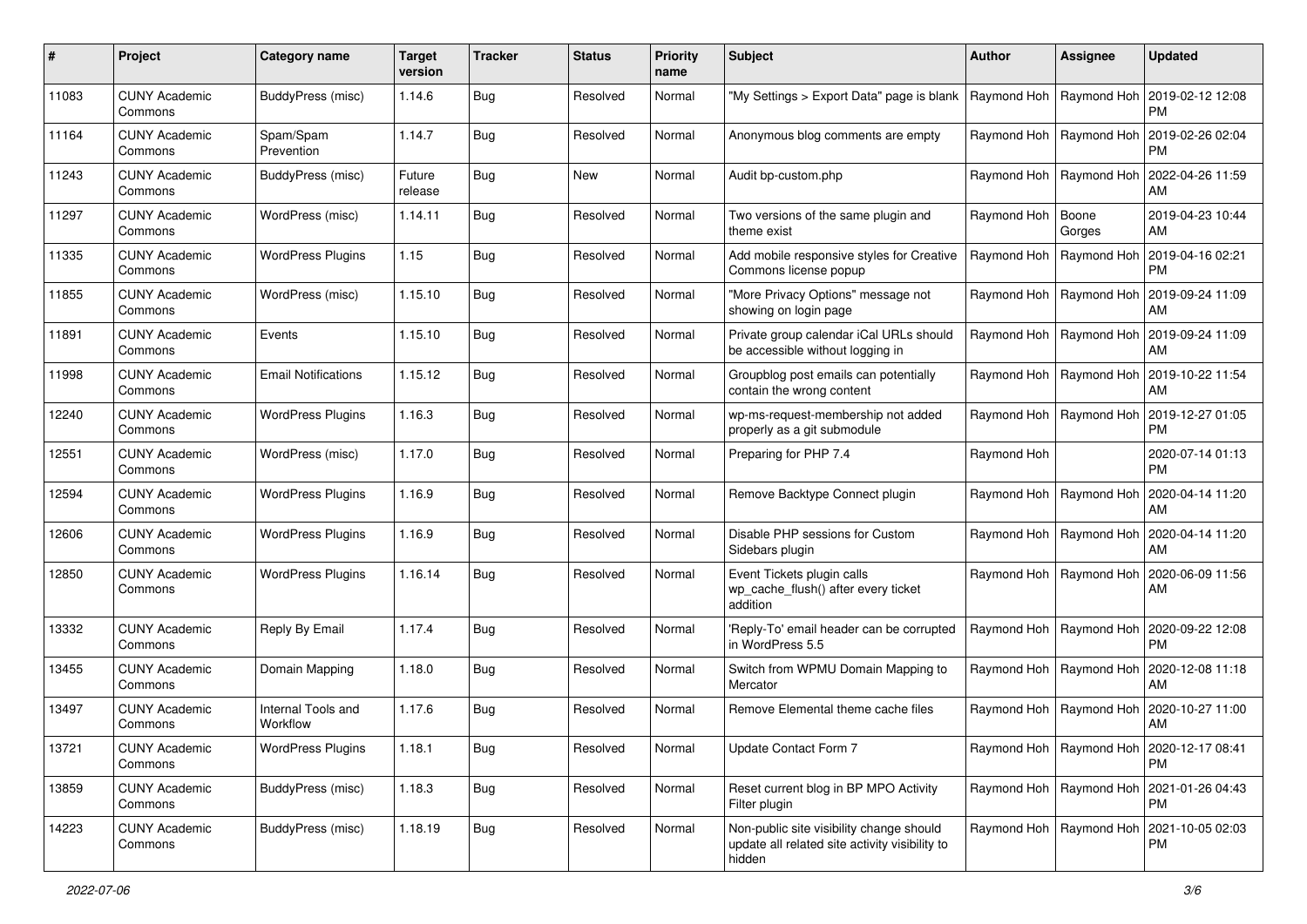| $\#$  | Project                         | Category name            | <b>Target</b><br>version | <b>Tracker</b> | <b>Status</b> | <b>Priority</b><br>name | <b>Subject</b>                                                                                    | <b>Author</b>       | Assignee                  | <b>Updated</b>                                            |
|-------|---------------------------------|--------------------------|--------------------------|----------------|---------------|-------------------------|---------------------------------------------------------------------------------------------------|---------------------|---------------------------|-----------------------------------------------------------|
| 14276 | <b>CUNY Academic</b><br>Commons | Cavalcade                | Not tracked   Bug        |                | Deferred      | Normal                  | Increase number of workers in Cavalcade                                                           |                     |                           | Raymond Hoh   Raymond Hoh   2021-11-16 02:34<br><b>PM</b> |
| 14299 | <b>CUNY Academic</b><br>Commons | WordPress (misc)         | 1.18.8                   | Bug            | Resolved      | Normal                  | Remove Site Health scheduled task                                                                 |                     | Raymond Hoh   Raymond Hoh | 2021-04-09 06:57<br><b>PM</b>                             |
| 14496 | <b>CUNY Academic</b><br>Commons | Domain Mapping           | Future<br>release        | <b>Bug</b>     | New           | Normal                  | Mapped domain SSO uses third-party<br>cookies                                                     |                     | Raymond Hoh   Raymond Hoh | 2021-05-24 04:03<br><b>PM</b>                             |
| 14704 | <b>CUNY Academic</b><br>Commons | Group Forums             | 1.18.16                  | <b>Bug</b>     | Resolved      | Normal                  | Additional bbPress fixes                                                                          |                     | Raymond Hoh   Raymond Hoh | 2021-08-10 11:16<br>AM                                    |
| 14749 | <b>CUNY Academic</b><br>Commons | DiRT Integration         | 1.18.18                  | Bug            | Resolved      | Normal                  | 'Digital Research Tools" adminbar item<br>should not show when logged out                         |                     | Raymond Hoh   Raymond Hoh | 2021-09-07 11:51<br>AM                                    |
| 14908 | <b>CUNY Academic</b><br>Commons | Performance              |                          | <b>Bug</b>     | <b>New</b>    | Normal                  | Stale object cache on cdev                                                                        | Raymond Hoh   Boone | Gorges                    | 2021-12-07 09:45<br>AM                                    |
| 14909 | <b>CUNY Academic</b><br>Commons | Performance              | 1.19.0                   | Bug            | Resolved      | Normal                  | Reducing DB queries and asset loading<br>on the main site                                         |                     | Raymond Hoh   Raymond Hoh | 2022-01-04 10:30<br>AM                                    |
| 14945 | <b>CUNY Academic</b><br>Commons | Home Page                | 1.19.0                   | Bug            | Resolved      | Normal                  | Fix News page display after new header<br>and footer                                              |                     | Raymond Hoh   Raymond Hoh | 2022-01-04 11:20<br>AM                                    |
| 15029 | <b>CUNY Academic</b><br>Commons | Social Paper             | 1.18.24                  | Bug            | Resolved      | Normal                  | Social papers with post passwords should<br>not record 'new cacsp edit' activity items            |                     |                           | Raymond Hoh   Raymond Hoh   2021-12-02 04:15<br><b>PM</b> |
| 15127 | <b>CUNY Academic</b><br>Commons | Accessibility            | 1.19.1                   | Bug            | Resolved      | Normal                  | Homepage accessibility enhancements                                                               |                     | Raymond Hoh   Raymond Hoh | 2022-01-11 04:41<br><b>PM</b>                             |
| 15144 | <b>CUNY Academic</b><br>Commons | Performance              | 1.19.1                   | <b>Bug</b>     | Resolved      | Normal                  | Move logged-in user checks for bbPress<br>BP Notification Grabber later down the<br>page          |                     | Raymond Hoh   Raymond Hoh | 2022-01-11 04:41<br><b>PM</b>                             |
| 15145 | <b>CUNY Academic</b><br>Commons | Layout                   | 1.19.1                   | <b>Bug</b>     | Resolved      | Normal                  | Sitewide footer navigation shows all<br>sub-menu items instead of just primary<br>ones            |                     | Raymond Hoh   Raymond Hoh | 2022-01-04 08:09<br><b>PM</b>                             |
| 15175 | <b>CUNY Academic</b><br>Commons | BuddyPress (misc)        | 1.19.1                   | <b>Bug</b>     | Resolved      | Normal                  | "Load More" button not working correctly<br>on a user's "Commons Profile > Activity"<br>page      |                     |                           | Raymond Hoh   Raymond Hoh   2022-01-11 04:41<br><b>PM</b> |
| 15213 | <b>CUNY Academic</b><br>Commons | Layout                   | 1.19.2                   | <b>Bug</b>     | Resolved      | Normal                  | Layout for some group interior pages not<br>floating to the right                                 |                     | Raymond Hoh   Raymond Hoh | 2022-01-24 06:59<br><b>PM</b>                             |
| 15215 | <b>CUNY Academic</b><br>Commons | BuddyPress (misc)        | 1.19.2                   | <b>Bug</b>     | Resolved      | Normal                  | bbPress adds 'no-js' body CSS class, but<br>doesn't remove the class on all pages                 |                     | Raymond Hoh   Raymond Hoh | 2022-01-25 11:33<br>AM                                    |
| 15216 | <b>CUNY Academic</b><br>Commons | BuddyPress (misc)        | 1.19.2                   | <b>Bug</b>     | Resolved      | Normal                  | Blog posts and comments from private<br>sites shouldn't be visible in sitewide<br>activity stream |                     | Raymond Hoh   Raymond Hoh | 2022-01-25 11:33<br>AM                                    |
| 15254 | <b>CUNY Academic</b><br>Commons | <b>WordPress Plugins</b> | 1.19.3                   | Bug            | Resolved      | Normal                  | Event Tickets plugin can create new user<br>accounts and bypass BuddyPress<br>registration        |                     | Raymond Hoh   Raymond Hoh | 2022-02-08 02:38<br><b>PM</b>                             |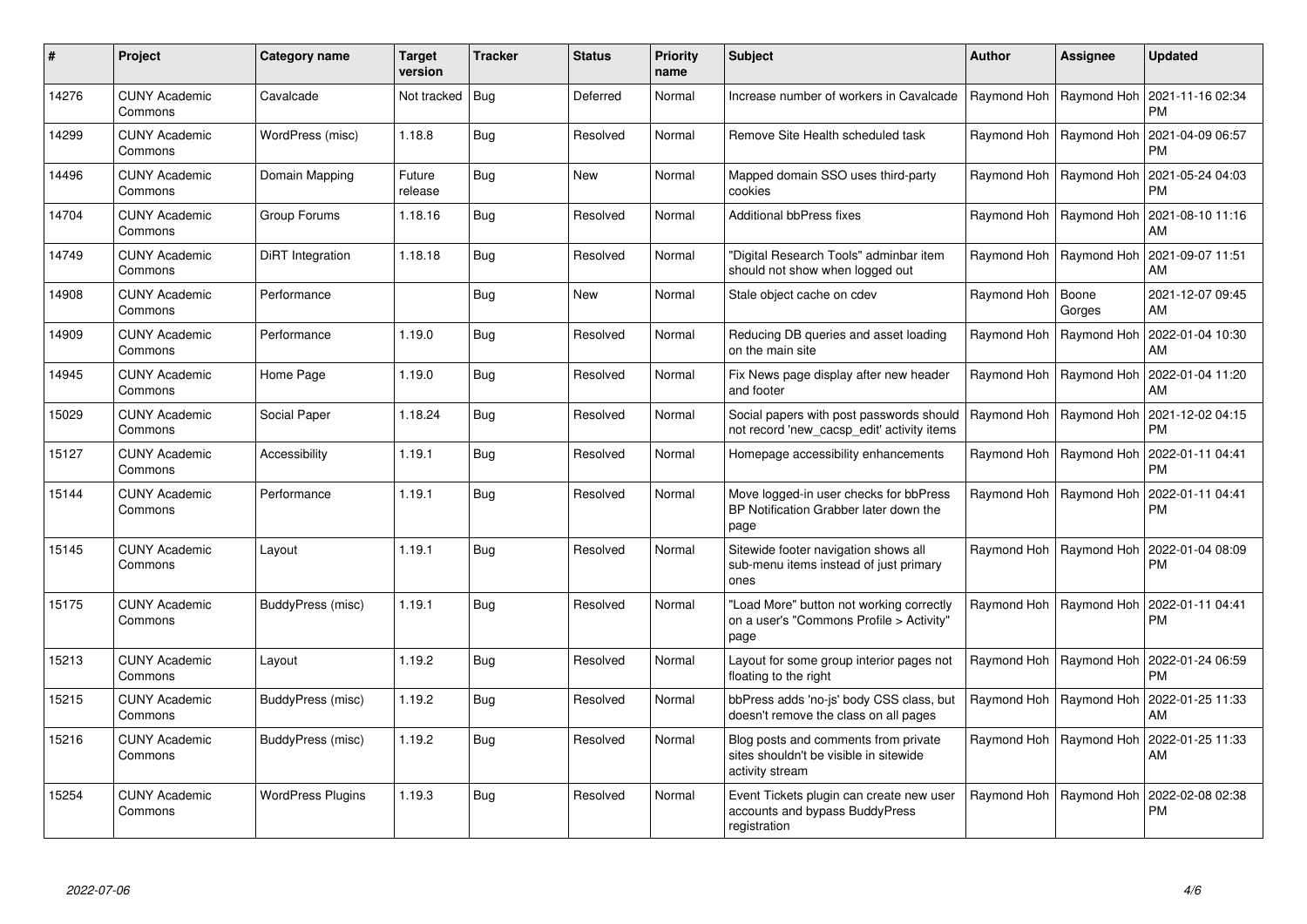| #     | Project                         | Category name            | <b>Target</b><br>version | <b>Tracker</b> | <b>Status</b> | <b>Priority</b><br>name | <b>Subject</b>                                                                        | <b>Author</b>           | Assignee                  | Updated                       |
|-------|---------------------------------|--------------------------|--------------------------|----------------|---------------|-------------------------|---------------------------------------------------------------------------------------|-------------------------|---------------------------|-------------------------------|
| 15480 | <b>CUNY Academic</b><br>Commons | Home Page                | 1.19.5                   | Bug            | Resolved      | Normal                  | Ensure homepage caches are cleared<br>when blog posts are published on other<br>sites |                         | Raymond Hoh   Raymond Hoh | 2022-03-08 12:26<br>PМ        |
| 15677 | <b>CUNY Academic</b><br>Commons | BuddyPress (misc)        | 2.0.0                    | Bug            | Resolved      | Normal                  | Duplicate email template posts are being<br>created during a BuddyPress upgrade       |                         | Raymond Hoh   Raymond Hoh | 2022-05-26 11:36<br>AM        |
| 16176 | <b>CUNY Academic</b><br>Commons | Reply By Email           | Not tracked              | Bug            | Resolved      | Normal                  | Set up app password for GMail IMAP<br>account                                         | Raymond Hoh             | Boone<br>Gorges           | 2022-05-31 05:53<br>РM        |
| 16177 | <b>CUNY Academic</b><br>Commons | Reply By Email           |                          | <b>Bug</b>     | <b>New</b>    | Normal                  | Switch to Inbound mode for RBE                                                        |                         | Raymond Hoh   Raymond Hoh | 2022-05-30 04:32<br><b>PM</b> |
| 16255 | <b>CUNY Academic</b><br>Commons | WordPress (misc)         |                          | Bug            | <b>New</b>    | Normal                  | Need to define 'MULTISITE' constant in<br>wp-config.php                               | Raymond Hoh             |                           | 2022-06-19 09:31<br><b>AM</b> |
| 16296 | <b>CUNY Academic</b><br>Commons | Home Page                | 2.0.2                    | Bug            | Resolved      | Normal                  | 'Visit Profile" link on Member Directory<br>page doesn't work properly                |                         | Raymond Hoh   Raymond Hoh | 2022-06-29 11:31<br>AM        |
| 16313 | <b>CUNY Academic</b><br>Commons | Social Paper             | 2.0.2                    | <b>Bug</b>     | Resolved      | Normal                  | "My Papers" admin nav should be<br>removed for users without any papers               |                         | Raymond Hoh   Raymond Hoh | 2022-06-29 11:31<br>AM        |
| 16319 | <b>CUNY Academic</b><br>Commons | <b>WordPress Plugins</b> | 2.0.3                    | Bug            | <b>New</b>    | Normal                  | Request for Events Calendar Pro 5.14.2<br>update                                      | Raymond Hoh             | Raymond Hoh               | 2022-07-01 04:16<br>PM        |
| 776   | <b>CUNY Academic</b><br>Commons | BuddyPress (misc)        | 1.2.3                    | Bug            | Resolved      | Low                     | Make sure Blog Authors menu doesn't<br>overflow off visible screen                    |                         | Raymond Hoh   Raymond Hoh | 2011-06-02 09:18<br>AM        |
| 787   | <b>CUNY Academic</b><br>Commons | WordPress (misc)         | 1.3                      | Bug            | Resolved      | Low                     | bp-nelo/footer.php - Remove                                                           | Raymond Hoh             | Boone<br>Gorges           | 2011-06-06 09:37<br><b>AM</b> |
| 788   | <b>CUNY Academic</b><br>Commons | WordPress (misc)         | 1.2.3                    | Bug            | Resolved      | Low                     | bp-nelo/functions.php - Remove<br>redundant BP textdomain call                        | Raymond Hoh             | Raymond Hoh               | 2011-06-02 05:05<br><b>PM</b> |
| 10421 | <b>CUNY Academic</b><br>Commons | Meta                     | 1.15                     | Feature        | Resolved      | Normal                  | Creative Commons license needs to be<br>updated?                                      | Raymond Hoh   Matt Gold |                           | 2019-05-07 02:30<br><b>PM</b> |
| 11250 | <b>CUNY Academic</b><br>Commons | WordPress (misc)         | 1.14.11                  | Feature        | Resolved      | Normal                  | Update assets needed for GCDI site                                                    | Raymond Hoh             | Raymond Hoh               | 2019-04-23 09:27<br><b>AM</b> |
| 12654 | <b>CUNY Academic</b><br>Commons | <b>WordPress Plugins</b> | 1.16.9                   | Feature        | Resolved      | Normal                  | Update Google Docs Shortcode to v0.5                                                  | Raymond Hoh             | Raymond Hoh               | 2020-04-14 11:20<br>AM        |
| 13000 | <b>CUNY Academic</b><br>Commons | Accessibility            | 1.17.0                   | Feature        | Resolved      | Normal                  | New accessible email subscriptions panel                                              |                         | Raymond Hoh   Raymond Hoh | 2020-07-28 11:09<br>AM        |
| 15700 | <b>CUNY Academic</b><br>Commons | WordPress (misc)         | 2.0.0                    | Feature        | Resolved      | Normal                  | Add leave site functionality to "Dashboard<br>> My Sites" in admin area               |                         | Raymond Hoh   Raymond Hoh | 2022-05-26 11:36<br>AM        |
| 12827 | <b>NYCDH Community</b><br>Site  |                          |                          | Maintenance    | Resolved      | Normal                  | Events Calendar Pro and Filter Bar plugin<br>update                                   | Raymond Hoh             | Jesse<br>Merandy          | 2020-05-20 03:33<br><b>PM</b> |
| 13614 | <b>NYCDH Community</b><br>Site  |                          |                          | Maintenance    | Duplicate     | Normal                  | New version of Avada                                                                  | Raymond Hoh             | Jesse<br>Merandy          | 2021-01-22 02:24<br>PM        |
| 8891  | <b>CUNY Academic</b><br>Commons | Reply By Email           | 1.12.1                   | Design/UX      | Resolved      | Normal                  | Usability improvements for RBE Forum<br>Attachments                                   | Raymond Hoh             | Raymond Hoh               | 2017-11-13 06:07<br><b>PM</b> |